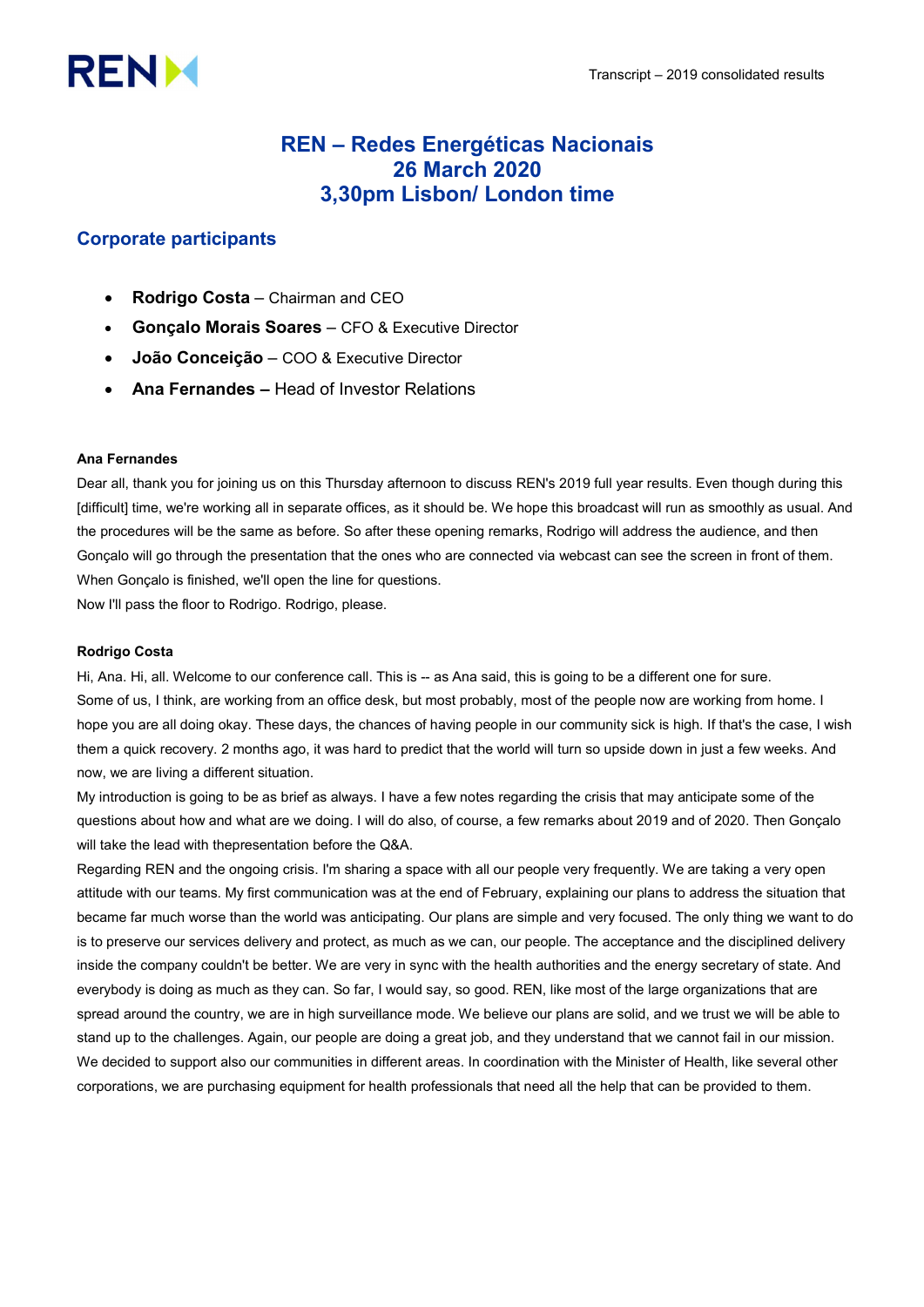

Regarding 2019, we will share our comments in a minute. All in all, it was a very good year. I just have a couple of highlights. We are a major player regarding the energy transition efforts. Portugal has always been a frontrunner on the renewable efforts, and the government plan is to keep leading. Last year, we already hedged a few new investments. And as the new solar and wind projects get green light, we will be able to evaluate the CapEx needed to connect them to the transport grid. We had a record year regarding the natural gas areas. Number of port LNG operations were also a record. And the weight of the terminal NG imports inflow versus the pipeline imports all contributed to record activity, as I'm saying. Our overall quality of service and efficiency remains very high. While a smaller company than most of the other world [CSOs], we remain at the top of our peers.

(inaudible) has been going through some internal social challenges that have is now to the health crisis. Our operations, Electrogas and Transemel, are doing well, and we trust the company will overcome the problems they are facing. The Chilean government is applying to the current health crisis all their available resources. Later, we will comment on the positive contributions of both business in 2019.

I know some of you are expecting more. But regarding 2020, our objective couldn't be simpler. We want to do a good job handling the actual situation with our services to the community and our people. Keep the company working on the day after to be ready to return to the normal activity as soon as possible.

Being at home, if you're not here or helping others, means we have to focus in our mission and deliver. This is a big chain in the way we do our daily work, but I think we will keep doing a great job. As time goes by, governments will announce new measures. I'm sure they will announce tax changes, new social initiatives, new ideas to support the communities. And we will have to wait to understand the new measures as the time goes by.

At the present moment, we are working hard on the next phase plans very close with the energy authorities. They are as committed as we are to recover the lost time. We believe we will be ready to deal with this uncertainty, and we will communicate when adequate.

One last comment. Our Board has been extremely supportive of the company management, and we feel very good about it. Gonçalo, if you want to start?

### Gonçalo Morais Soares

Thank you very much, Rodrigo. And so if you want to start and go through the presentation.

So starting on Slide #2 and on the highlights. First of all, you can see that EBITDA came down around 1.2% to EUR 486.2 million, EUR 6 million below 2018. This is mainly due or is composed by several impacts. The main one is RAB remuneration, which dropped a little bit over EUR 11 million. I will comment a little bit more on that. And that was, I'd say, compensated partially by, one, not only the contribution of international assets, but also by the contribution of lower costs overall. And there's some one-off impacts, both negative and positive. One of them, which is negative and impacted also the full year, was the fact that in '18, we have the sale of the LPG business and accounted for EUR 4 million.

In terms of net profit, debt went up almost by 3% to close to EUR 119 million, so EUR 118.9 million. That was a solid result. That came also on the back of financial results coming down. Average cost of debt continued to go down to around 2.1%. That, despite the fact that we still are paying the levy -- the full amount of the levy in 2019.

Finally, on this page, I want to point out the very positive development of CapEx and transfers throughout, and both of them increased materially to around EUR 190 million. That shows not only some specific projects that were done last year, but I'd say, a trend of increasing CapEx that we may see materializing in the coming years.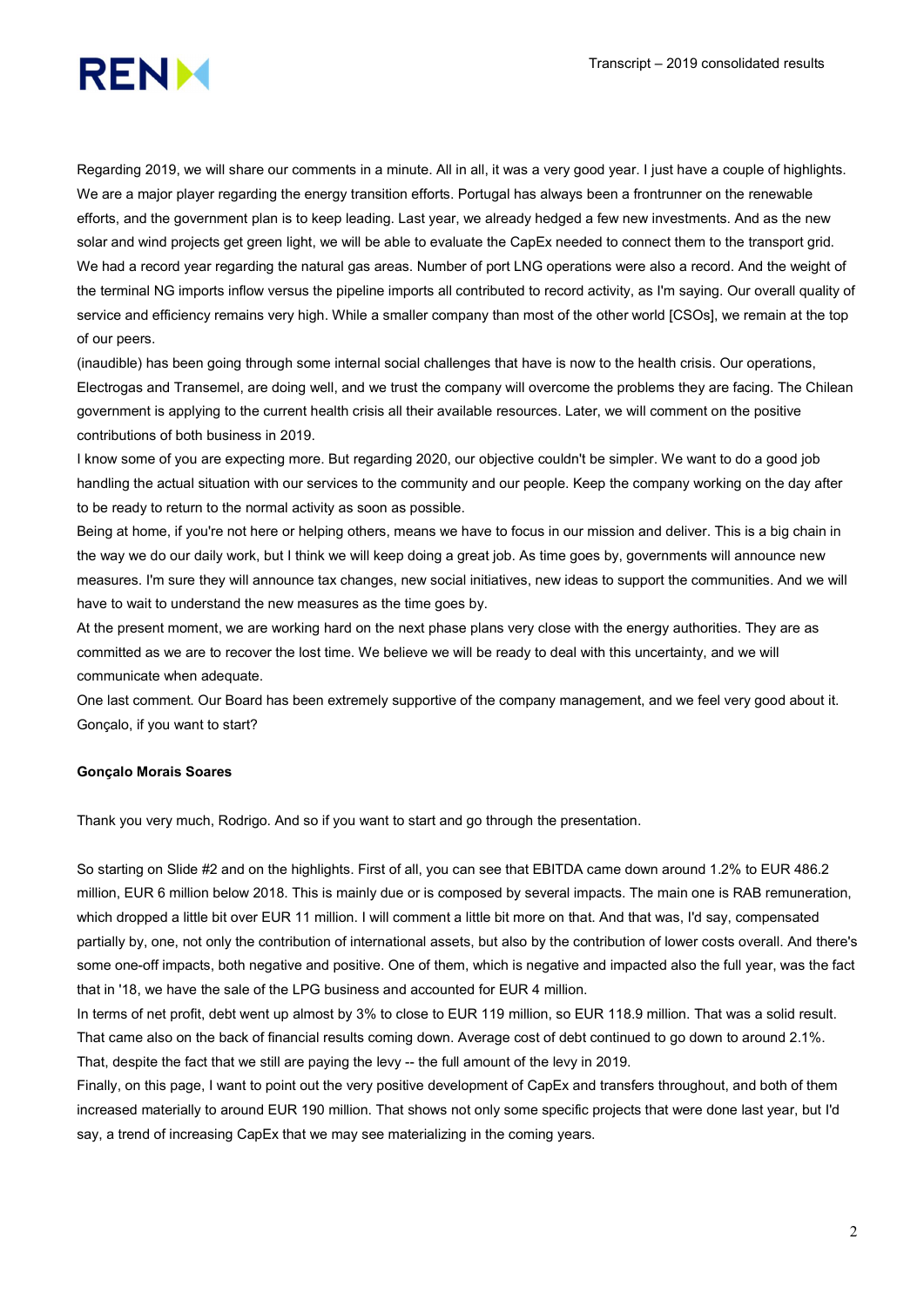# **RENM**

Moving on to Slide #3. You can see again the exact numbers of CapEx. So you see them that they go up by around 55%. You can also see that net debt goes up by a little bit, but is, I'd say, not stable, but it's also stabilizing if you take out the acquisition of Transemel.

Going to Slide #4 and looking at the Portuguese sovereign debt risk. So this is the curve that we've been seeing last year. So this is clearly the main thing that pushes our results down. So you can see, namely the rate in the electricity side coming down. That has an impact of around EUR 7.8 million, which makes that the RoR impact is around 2/3 of the full impact in RAB remuneration. And it's mainly coming from electricity because in both gas -- and transmission and distribution, that is not the case. You can actually see that gas distribution is pretty stable, and we will see that.

Of course, that in 2020, the rates are a little bit different now because of the special context in which we are living. 10-year Portuguese bonds was now at around 90 basis points, slightly below, slightly above. It was already at 1.5%, and it came from levels of 20, 30 basis points just before. So there was a material increase on those rates.

Going to Slide #5 and commenting a little bit about CapEx. As I said, this was a good year. It was much above our business plan estimates. And it is showing, I'd say, not only some specific construction that we did our project last year, but some might say structural improvement in CapEx that started already in 2019. In that year, the main project was Windfloat, both in CapEx and in transfers to RAB. And transfers to RAB, it accounted almost by EUR 50 million.

Even without the Windfloat project, you would see that CapEx would still be coming up more than 18%. You can see also that gas distribution continues to go up also in CapEx as we are continuing to ramp up penetration in Portgás areas. Relative and just commenting on 2020, we were expecting also a strong CapEx. Of course, the present day and the context of the virus implies some delays in construction, but we will have to see how that develops over time.

Slide #6, you can see the evolution of the regulated asset base coming down. Just to comment that, as you see, electricity without premium is already stable given the increase in CapEx last year. And Portgás continues to increase also their asset base, contrasting with the other businesses.

Moving on to Slide #7 and going a little bit more in detail on RAB remuneration. So basically, what you see is what I told you before, which is rate of return is responsible for around 2/3 of the impact, a little bit over 68%, and the RAB decline is more or less the rest. I can point out also that Portgás is stable. As you see, the small impact from rate of return is compensated by the increase in the regulated asset base. You see that in electricity comes mostly from the rate.

And in gas transmission is actually the opposite because, as you say -- as you know, last year, it was still the last year of the old remuneration for the gas assets. So in gas transmission, what you feel more that year was actually the decrease in the asset base and not so much the rate of remuneration.

So moving then to Slide #8 and 9, but I will focus on Slide #8. And I want to spend a little bit of time here talking about costs because there's some specific dynamics that I want to go into a little bit of detail because, although you are seeing costs going up, what you see is that -- and you see -- you would see in the next slide, but let's stay on Slide #8. You would see on Slide #9 that core OpEx is actually coming down to 2.8%. And that OpEx is going up because of basically 2 items in the pass-through costs, which are the ITC mechanism, which is driven by exports and imports, and that went up, and by the ERSE costs, which also went up a good bit.

So looking at our own operational costs, so core OpEx, in Slide #8. What you can see is first, and let's talk about, if you want, personnel costs first and then look at the others. Personnel costs you see here coming down or going at 0.1. This is actually unconsolidated terms the reverse because there's part of the cost that are going from Portgás to the consolidated by integrating people in our shared services.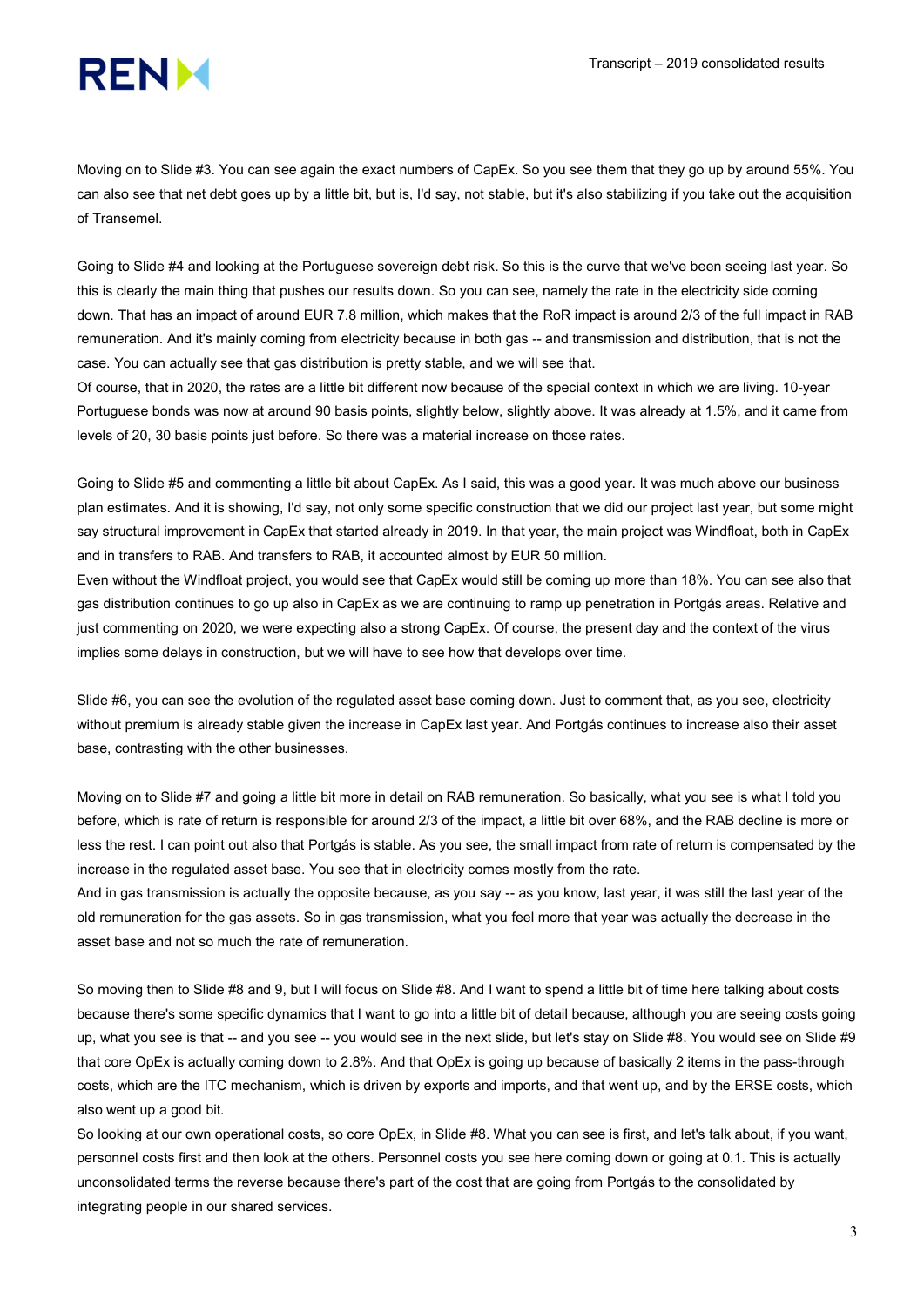

So consolidated personnel costs are actually coming down EUR 0.6 million, around 1%. And that is driven between the normal mix of increases and a specific decrease of EUR 1.7 million because of changes of assumptions in post-employment benefits, namely the revisions of the discount rates, which had to come down as per recommendation of the actuarial consultants that we have. Okay. And that one is stable, but it's not going to be recurring on a year-on-year basis. So we have this decrease and then it should be stable from now on.

Second point I want to comment is Portgás. So it is also improving. Part of it is this transfer of personnel costs that I mentioned before. Part of it is, I'd say, cost savings/synergies. We already knew that this was going to be the year that we are going to finish the consolidation of Portgás. And so although the synergies are not huge, we knew that we are going to have around EUR 1.5 million of cost savings, which is what we have. Again, we are not going to keep on decreasing Portgás costs as we did this year, but this should stay for a longer period.

Thirdly, in other costs, you see a decrease across the board. There is a decrease in O&M costs by increased efficiencies. There is a decrease in IT costs also by efficiency measures. There is the decrease of consulting costs because in '18, we have the business plan that we had some consulting costs and other issues relating to tax and other questions. So we had a decrease of EUR 1 million here, so there is cost decreases across the board.

So although I have that one-off that I mentioned in personnel costs of EUR 1.7 million in year-on-year logic, there's also some other costs, which are actually the reverse. So you have one-off costs for the Transemel acquisition, which is around EUR 1.1 million or EUR 1 million.

And you also have here something which is not one-off, but makes cost increase, and it's kind of it's not telling because you have also EUR 1 million of electricity costs that go up but are tied to an increase in activity in the terminal. So you actually have more revenues and more EBITDA because of this. But looking only at costs, it's not that they are not recurrent, but you only see part of the picture. So they are revenue related unlike others.

So taking into account all of this, what you have is a core OpEx that comes down 2.8%, personnel cost is coming down around 1%, and the other costs are coming down 4.5%. Yes, there are several one-off issues in here, so you should not expect this kind of cost decrease in the coming years. But I think it was a very good performance in terms of cost discipline and delivering on what we said we were going to do in the case of Portgás.

So Slide #9, as I said, was just -- has those 2, I'd say, costs you see there, IT mechanism and cost with us that go up significantly. Apart from that, you see that the core OpEx is actually coming down, as I just spoke about in detail. Okay.

Going to Slide #10, and so looking at full EBITDA. So the full picture is what we said. So we see asset remuneration coming down. We see a good -- you see contribution of OpEx. What you also see is the contribution of both Transemel and Electrogas. So commenting on that and building on what Rodrigo already said. So Electrogas had a good year. Revenues went up a little bit over 3%. EBITDA also a little bit below 3%. There was higher demand in terms namely of the take-or-pay contracts -- the firm contracts that we have. We have a little bit more of revenues because of some imported gas for Argentina that we also have used our pipeline in the reverse direction. So Electrogas, I'd say, pretty stable business and nothing out of the ordinary.

Transemel, the same thing. What you see here is only the 3 months, okay? The full year of Transemel was higher, was around EUR 11 million. Although you don't see that impact here, but inside those EUR 11 million, there's a couple of one-off impacts also because of the receipts of penalties in contracts.

It's not impact these numbers in any material way, but you should not take those EUR 11 million that you see in Transemel clearly as a recurrent base. That was what you should expect in a few years, but not right away. So those, as I say, are impacted here by a couple of nonrecurring impacts. Those nonrecurring impacts in Transemel in those EUR 11 million account for more or less EUR 2.5 million to EUR 2.7 million. Okay?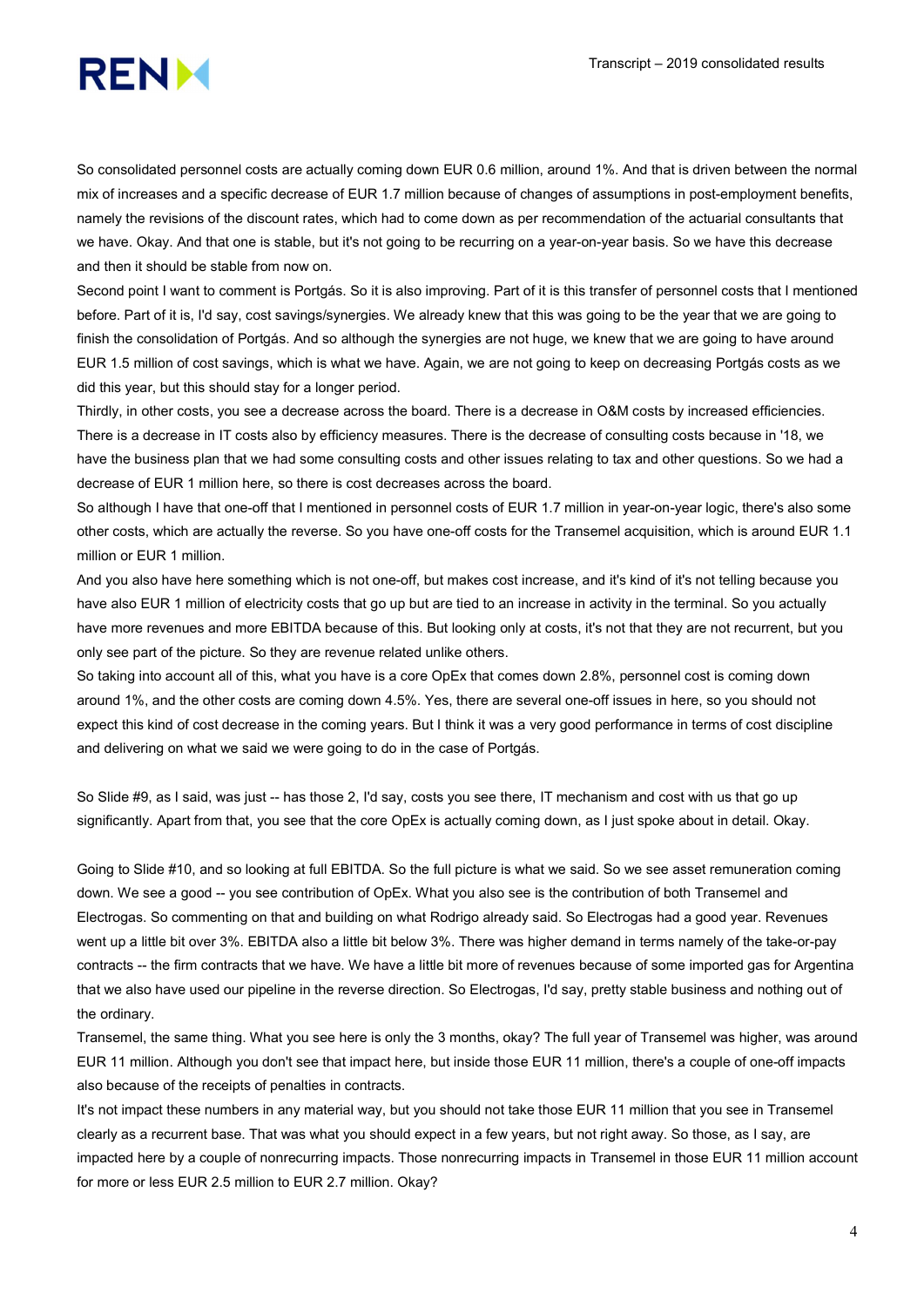# **RENM**

So I would say that international business in Chile. I think they are delivering. It's small, but it's delivering. And it's safe, and it's delivering on what we were expecting.

Just to comment on the other that you see there on Slide #10. That's basically because of a coh uple of things. One is an impact in OMIP,which is a small stake that we have participation that we have in this company. There was a change due to IFRS. Basically, the goodwill not being amortized, if you want to know the details. That has an impact of EUR 1.6 million. Nester also has a little bit better performance. And REN Telecom, although small business, also had an increase of around EUR 0.6 million in that year. So everything at that net wide has that I'd say higher-than-normal impact.

Going to Slide #11. So depreciation is nothing much. Taxes, I'd say, within what we already knew. So the sales and the rest is more or less in line. There's no surprises there.

Talking about financial results. Basically, what you see here is an improvement of 9%. This is explained basically 3 quarters by the decrease in average cost of fund, which was of around 17 basis points. You don't see that in the rounding numbers. You see 2.2 to 2.1. The exact number was 17 basis points. 1 quarter is explained by the lower average amount of gross debt, which for the full year, in average, was lower than the year before.

Moving to Slide #12 and looking at debt, and then I'll talk a little bit more about debt. What you can see is that if you take out Transemel, you would actually have a small improvement in the overall debt. So this -- you see the 2 impacts, Transemel acquisition and Transemel net debt, are actually a little bit over EUR 176 million cost of -- and you see that the debt goes up EUR 173 million. So you'll have a small decrease. You also know, and you noticed that CapEx was higher, but that is good. So you are having less decrease in net debt because you are doing more CapEx. So I think this is also a good news. Apart from that, you have still good cash flow generation.

Let me talk to you -- since I'm talking about debt, let me talk to you a little bit about liquidity. I think it's important. So we have at the end of the year around EUR 1.1 billion of liquidity. Okay. And this was more or less EUR 1 million of undrawn lines and around EUR 100 million of short-term banking facilities. This is actually now a little bit higher. So we concluded the finalization of an additional loan with Baylor of around EUR 90 million. So full liquidity is around EUR 1.2 billion. So that is more or less 2.5 years of liquidity as of now. And considering that part of the refinancing this year is along with the large Portuguese bank, which is, let's say, certain to be extended at least 1 year, that would increase the liquidity over 2 years. So our expectation now is that we only have to go to market to maintain the more than 2-year liquidity profile that we consider important to maintain in around midyear of next year. So this is the type of situation where it pays off to be conservative.

There is no exposure whatsoever to volume risk. So we don't have any exposure to volume risk at all in terms of electricity demand. And there is no exposure -- actually, I was going to say, there is no exposure to interest rate. There is positive exposure to interest rate in the sense that if rates go up a little bit, we actually benefit marginally in the net income after that. So in 2020, we have some refinancing. We have a bond refinancing in October. That's already covered by credit facility that we did in 2019. We have that loan from that one bank, which is basically certain to be refinanced. And then we have other several small loans. So we are in an extremely comfortable position in terms of liquidity.

We feel that this is a business that given its strong predictability in terms of cash flow, namely of revenues, since they are all regulated, is, I'd say, a very strong point in terms when things are a little bit more volatile in the market. If you have further questions on this, I'm happy to answer to them in the Q&A.

So moving to Slide #13 on net profit. It's basically concluding what I've said before. So maybe that comes down, but it's compensated by what is [the low] EBITDA. So ending that with this increase of around EUR 3 million or close to 3% in net profit for the company.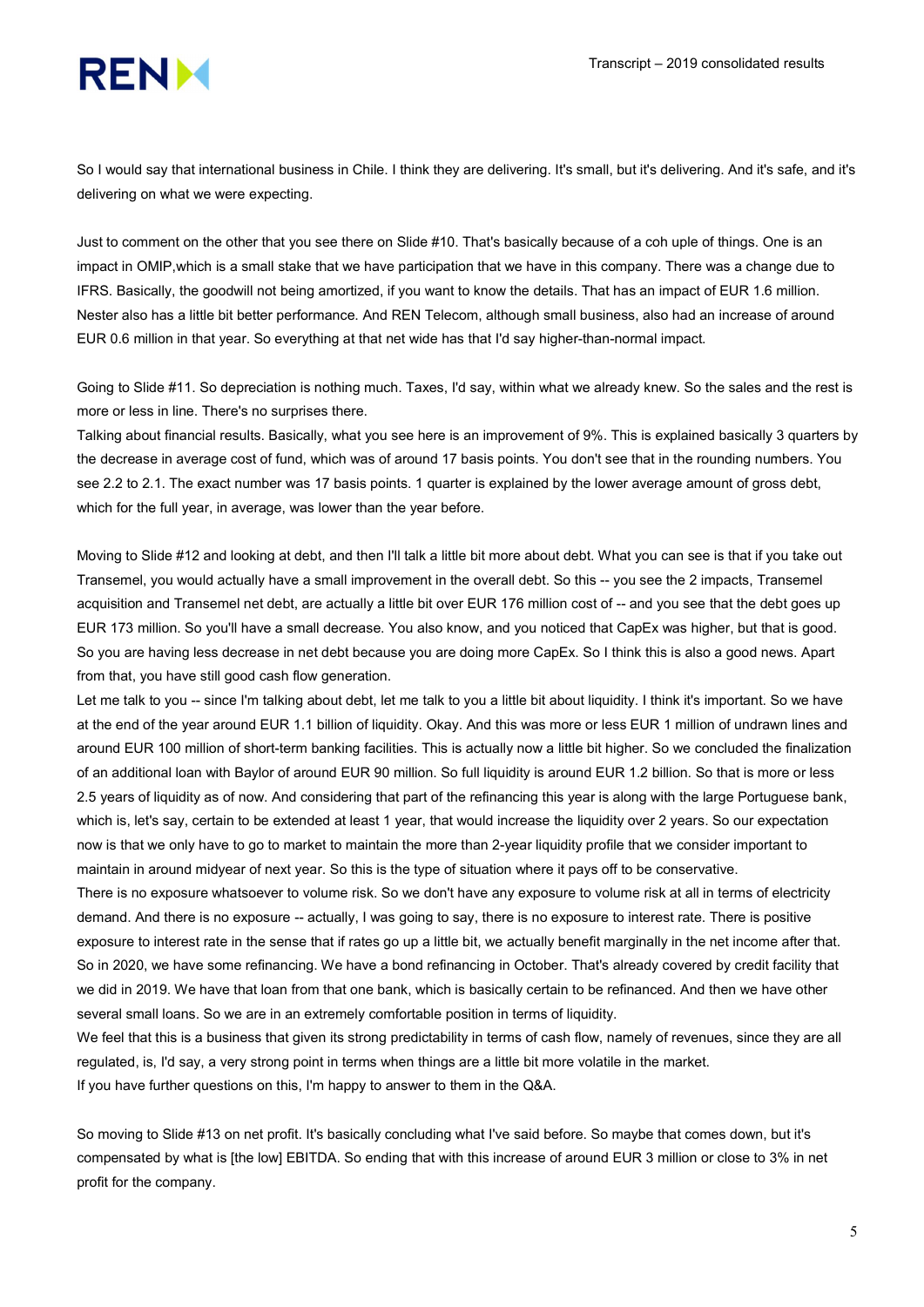

So going to Slide #14, and as concluding remarks, I think that we have a solid result last year. I think although there are some one-off issues in -- or impact in costs, there was a strong cost discipline.

There is a very positive development in terms of CapEx. There is good development in terms of the impact of the assets from outside Portugal. And so we keep focused on delivering on what we have in the business plan and maintaining investmentgrade and maintaining our conservative profile.

Let me pass just to Rodrigo before the Q&A for a comment that he wants to make.

#### Rodrigo Costa

Okay. Well, thank you, Gonçalo. I think today, we went a little bit deeper in the explanation of the numbers. The objective is to try to anticipate most of the questions you have.

And I just want to make a quick remark. We are now evaluating what will be the solution for our general shareholder meeting. We – the plan is to do it in early May as usual. We are going to follow the -- we discussed this at the Board. We are going to follow the recommendations for a telematic general shareholder meeting. We are working on the details. We will try not to postpone at all the meeting. We have no reasons to believe that we will benefit from any delay and just -- this is the plan. And of course, we will -- you will know about it, and we will announce it soon.

And now we can go to the Q&A. I'm here with Gonçalo, with João Conceição also and ready to take the questions.

# Q&A

#### Sara Piccinini - Mediobanca - Analyst

Maybe just some to integrate. So the first one is on the coronavirus implication of the business. (inaudible) explained very well. The operations are ongoing, and then you continue to provide the supply. Is it possible maybe to quantify how much could be the delay on CapEx that could be on 2020, a percentage of CapEx maybe that could be delayed? And also if this is related to new renewable options if they are on all. So any indication on how much (inaudible)? That would be very helpful. And also if the government or companies decides suspend the collecting of electricity bills, if this may imply an increase in the tariff deficit, and therefore, a delay also in the reduction in the tariff deficit that the regulator is expecting? So this will be the first question. The second is on the Chilean operations. So you explained very well that first on Transemel, this year, there were some oneoff and maybe the next year. So just -- sorry, an indication if Transemel is still in line with the expectations that you provided or is doing better than your expectation -- the targets that you gave in July? And also the same on Electrogas. Last year, we have about EUR 6 million. This year, it's reporting EUR 10 million. Can we assume on Electrogas that it will report recurrent EUR 10 million of contribution?

And finally, on the special energy levy. If it's possible to understand if the government, the commission is still discussing on it, when we could have an update on the possible reduction in the tax?

#### Rodrigo Costa

Hello, Sarah. This is Rodrigo Costa speaking. Regarding your first question on the impact of the coronavirus. So step by step. On the operation, what operation is concerned in security of supply, we didn't have until now any impact at all whatsoever. Of course, this situation has impacted our ongoing -- indiscernible] CapEx, like you mentioned. But to be fully (inaudible), it's still too early to make any kind of estimation of how much is going to be the delay because, first, we are still in the first part of the year. So normally, this is when our work start to ramp up. Secondly, because there is impact on our providers that we need to assess and to see what's going to be the overall came out.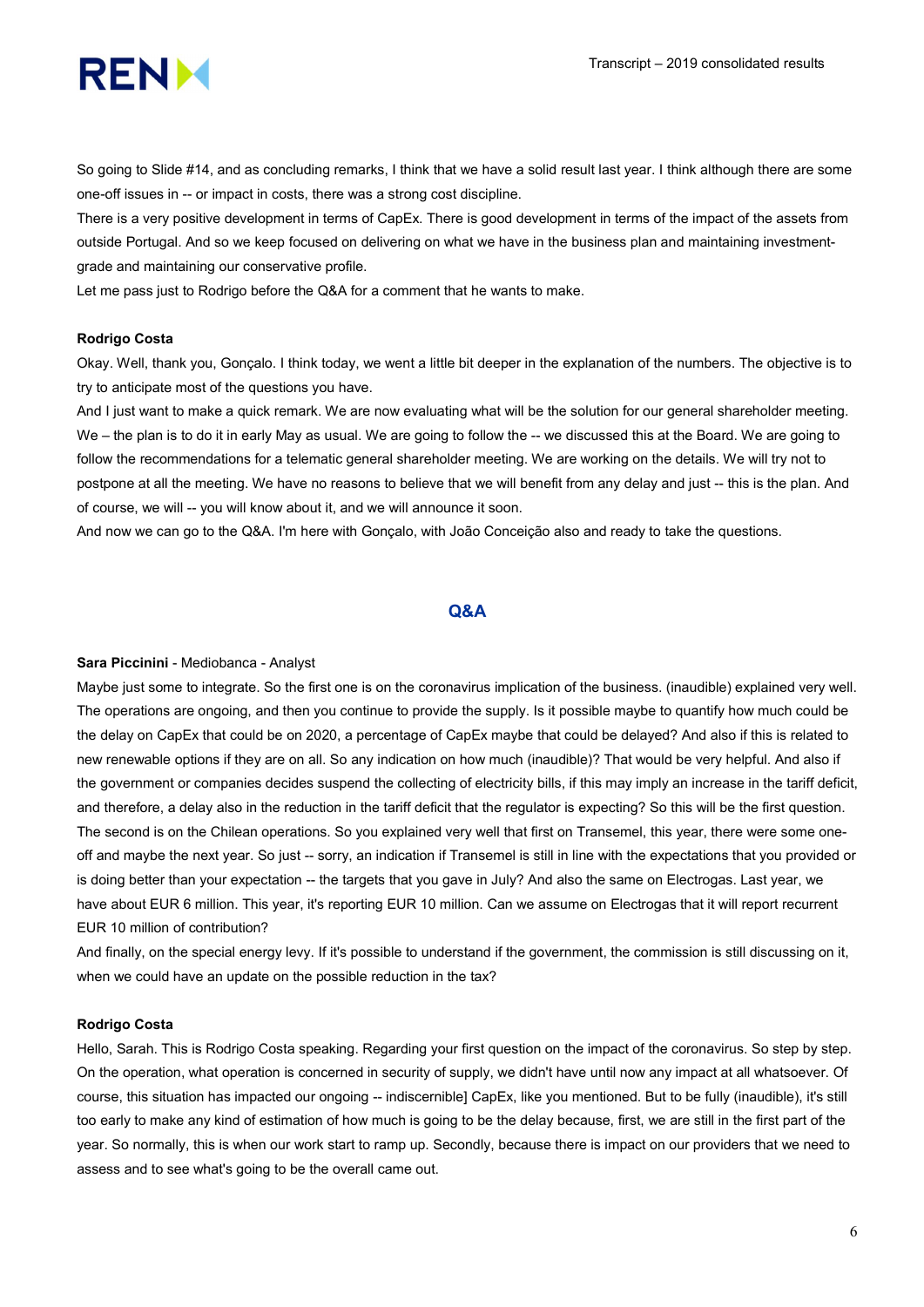

What concerns to the delay is due to the impact on the tariff deficit. This is -- depends on the decisions that regulate will take. Until now, I mean, there is -- what we have seen is some reduction in terms of consumption. It's still again too soon to quantify if this reduction is just -- it's going to be this figure or it's going to increase or it's going to stay constant. So it's still too soon to see if -- or to assess if the impact is going to be on tariff deficit or on tariff deviations, which are 2 thing -- 2 completely different things.

Of course, if you have less volume this year or less consumption, we will have a tariff deviation because the forecasts were not accounting for this reduction. But this is going to be recovered in 2 years' time according to the current regulatory model. Another story is if the regulator decides any kind of measures that impact the tariff deficit. But again, REN is not affected by the tariff deficits until now. So overall, we are trying to have all our operations going in what concerns to security of supply. And so far, we have managed to do so. The rest we will have to wait a little bit to see what the impacts will be. Thank you.

### Gonçalo Morais Soares

So relating to Chile, your question. Yes, I think they are both broadly in line. So both Electrogas and Transemel are broadly in line. The transition process of Transemel is ongoing. Of course, the situation of no travel maybe a little bit of challenge, but I think it's, I'd say, it's not material at this stage.

The situation in the country, politically, they have a referendum scheduled for April given the situation now. I don't know what's going to happen, but I think that now it was also, I'd say, pretty much expected. And so I'd say that the companies both are doing well.

You were saying in relation to Electrogas. So Electrogas contribution last year was closer to EUR 7 million in the net income of REN. So I'd say that this is the number that it has been. So the year before, it was 6.6%, so I'd say that between 6.5%, so it's around this number.

So in 1 year, you may have a little bit more. In 1 year, a little bit less, but they are, I'd say, completely within the expectation that we have.

What we would expect is that Transemel, without those one-off impacts that I explained to you, would continue to grow as they are deploying the CapEx plan that they have to deploy in Chile. So they are -- things in Chile are moving ahead. And so as of now, they are continuing to develop the CapEx that they need to do. Rodrigo?

## Rodrigo Costa

Okay. Thanks, Gonçalo. Regarding the sales, well, this is a little bit early to try to guess what will be the timing for decisions. I think the sales at the moment is the smallest of the problems of this government or any government, then we will have to wait and see if there is any change of plans.

Regarding the, let's say, the midterm, short term, I still feel quite confident about the endgame. The endgame is going to be that the sale will go away. Now the question is depending on how all the situation will impact the country. And then if we will see some change in the very near term, maybe. But as I said is we don't try to get what the governments will decide. We will wait for the decisions. On the positive side, for sure, we are expecting that nothing will be changed on the midterm. And that's, I think, is good news. We'll see.

#### Jorge Guimarães - JB Capital Markets - Analyst

Most of my questions have been answered, but still a follow-up on this sales question. And actually, I believe the doubt about the evolution of the tariff deficit or tariff debt is exactly related to the uncertainty about sales. And in such sense, if now we end up with a larger tariff deficit or tariff debt in Portugal, would you still expect the same faster convergence to 0 in the midterm or just a simple delay in the path to 0 sales.